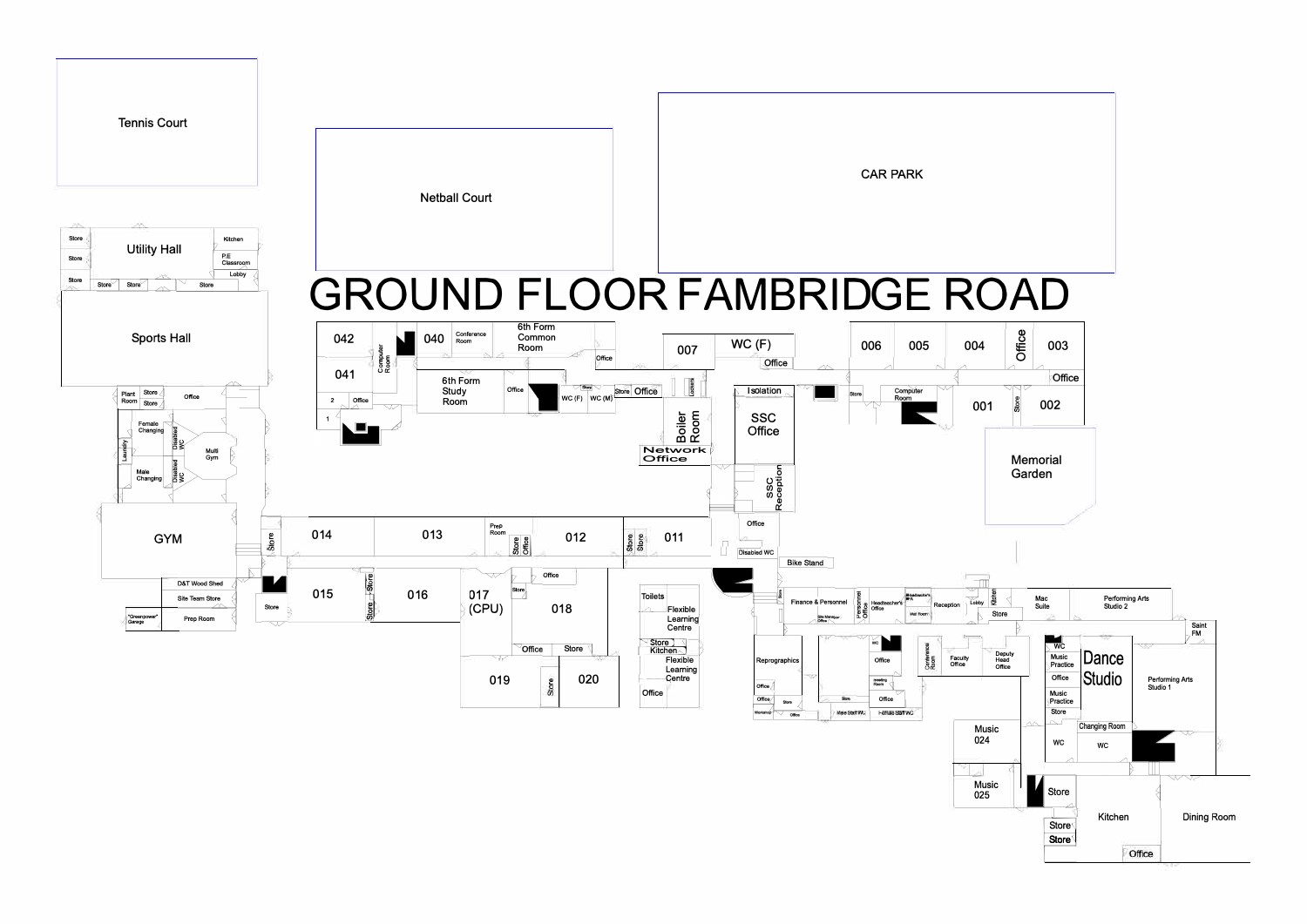## FIRST FLOOR FAMBRIDGE **ROAD**

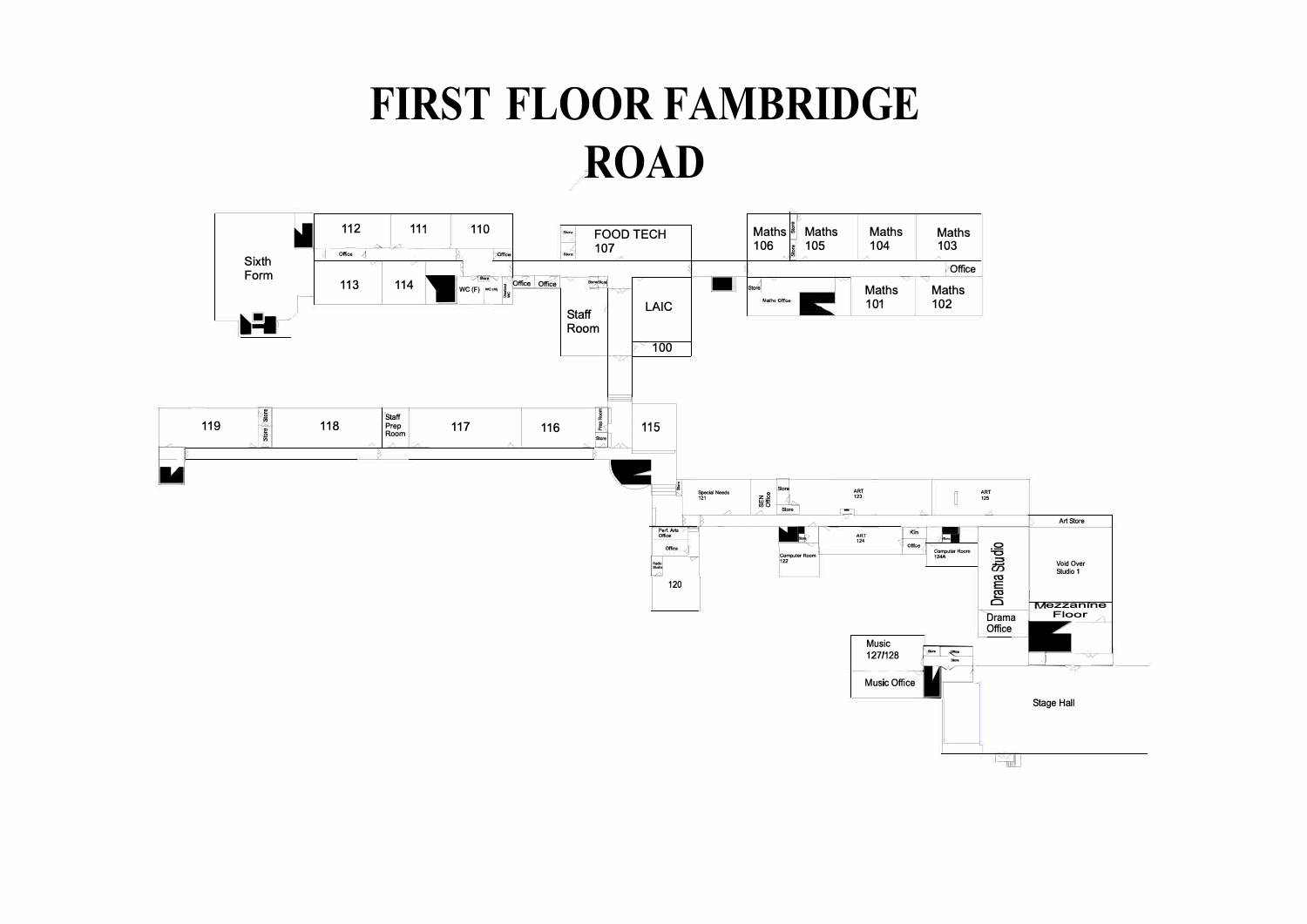## **SECOND FLOOR FAMBRIDGE ROAD**

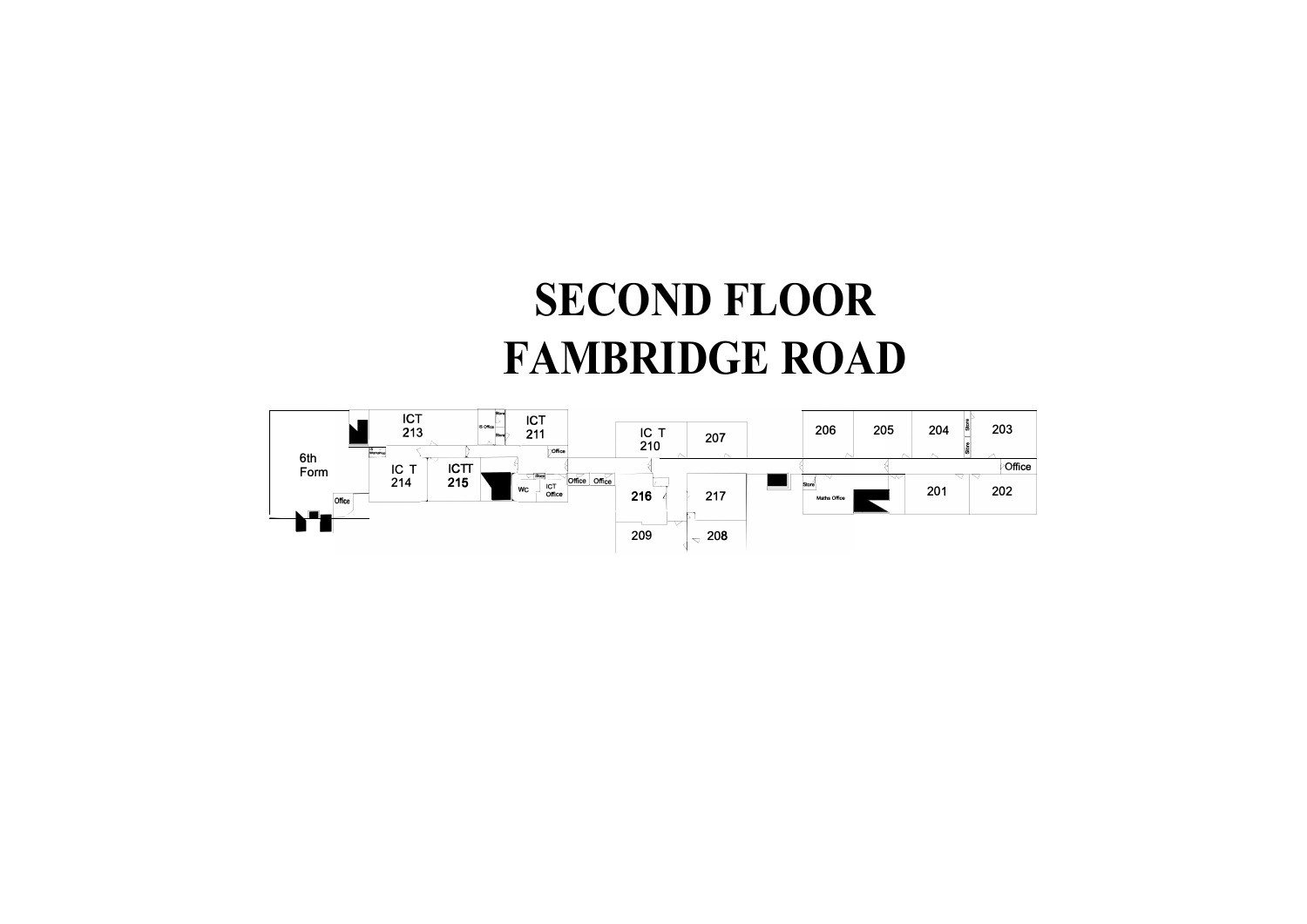